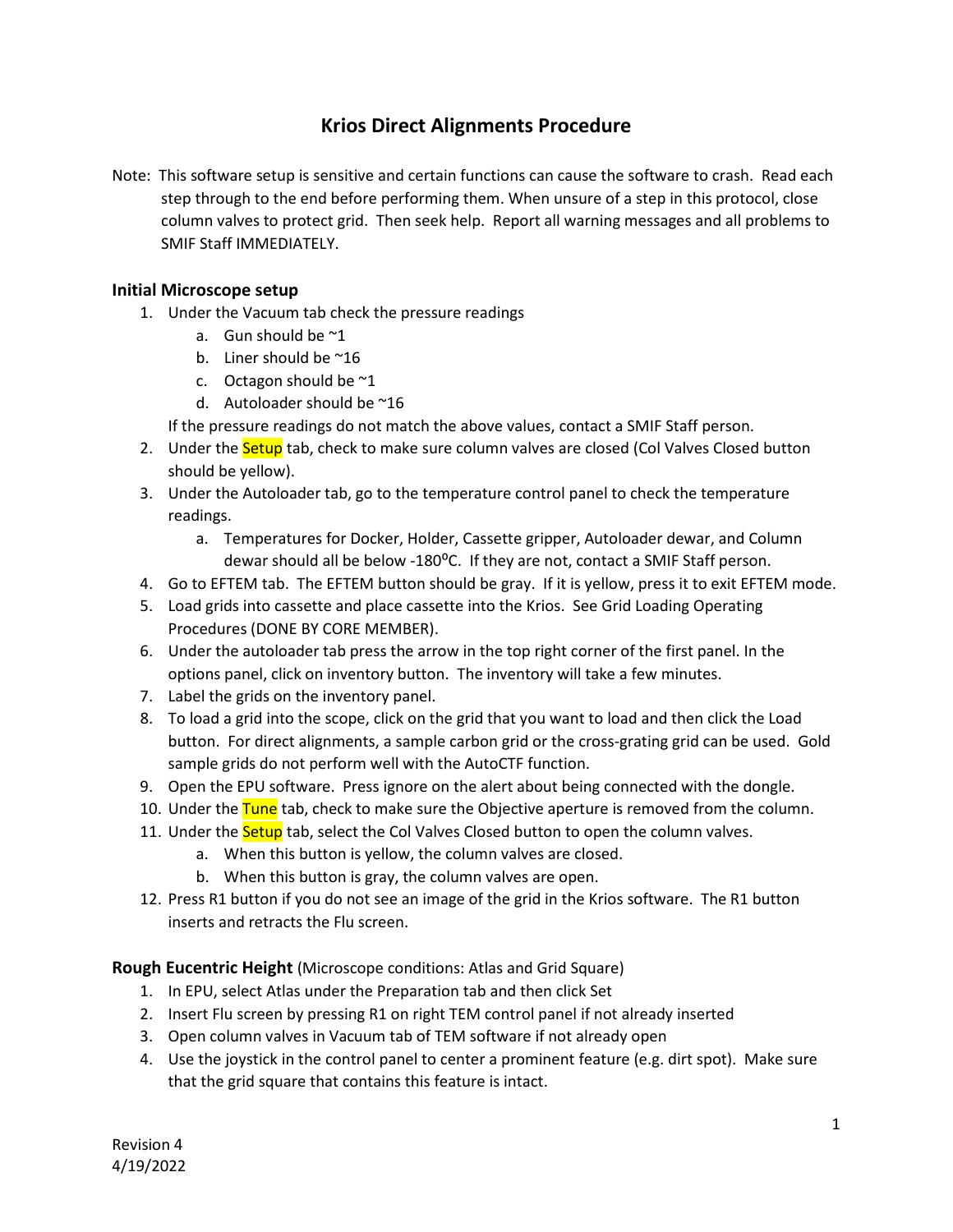- 5. Go to the Stage+ tab in the TEM software
	- a. Ensure alpha angle is -20, then select alpha (this will tilt the sample by -20 degrees)
	- b. Use the Z-axis +/- buttons on the control panel to shift the prominent feature back to the center
	- c. Select alpha again to return to 0 degree tilt and verify that prominent feature remains in about the same place. Repeat steps 4 and 5 if needed.

#### **Fine Eucentric Height and AutoFocus in EPU** (Microscope conditions: Hole Eucentric Height)

- 1. In EPU, select Hole Eucentric Height under the Preparation tab and then click Set
- 2. Retract Flu screen by pressing R1 on right TEM control panel
- 3. Select the Autofunctions tab
- 4. Select AutoEucentric Height by Beam Tilt. Be careful not use the Auto Calibrate menu.
	- a. Click the **p**lay button at the top of the screen to start the sequence
	- b. Wait until the sequence has successfully completed
- 5. Select Autofocus. Be careful not use the Auto Calibrate menu.
	- a. Click the **p** play button at the top of the screen to start the sequence
	- b. Wait until the sequence has successfully completed
- 6. Insert Flu screen by pressing R1 on right TEM control panel
- 7. Press the L2 button to normalize all

**C2 Aperture Alignment** (Microscope conditions: Hole Eucentric Height)

- 1. In EPU, select Hole Eucentric Height under the Preparation tab and then click Set
- 2. In the TEM software go to the Column tab, and the Beam Settings panel.
	- a. Select Free Ctrl (button will turn yellow)
	- b. Select C3 off in the Free Ctrl tab.
- 3. Reduce the size of the beam to the diameter of the small circle on the screen using the intensity knob on the control panel
- 4. In the drop down menu located on the right bottom side of the TEM display, select Direct Alignments
	- a. Select Beam Shift under Direct Alignments
	- b. Use the Multifunction X and Y knobs on the TEM panel to center the beam
	- c. Once centered, click Done at the bottom of the Direct Alignments menu
- 5. Increase the size of the beam to the diameter of the large circle on the screen using the intensity knob on the control panel
- 6. In the Column tab of the TEM software, select Condenser 2 Adjust in the Apertures panel
- 7. Center the beam over the large circle in the display using the Multifunction X and Y knobs on the TEM panel
- 8. Repeat steps 4-8 until the beam is centered on the small circle when beam size is decreased and centered on the large circle when beam size is increased
- 9. De-select Condenser 2 adjust in the Apertures panel
- 10. In the beam settings panel, select TEM and then select Nanoprobe (this reactivates the C3 lens)
- 11. Reduce the size of the beam to a small spot on the screen using the intensity knob on the control panel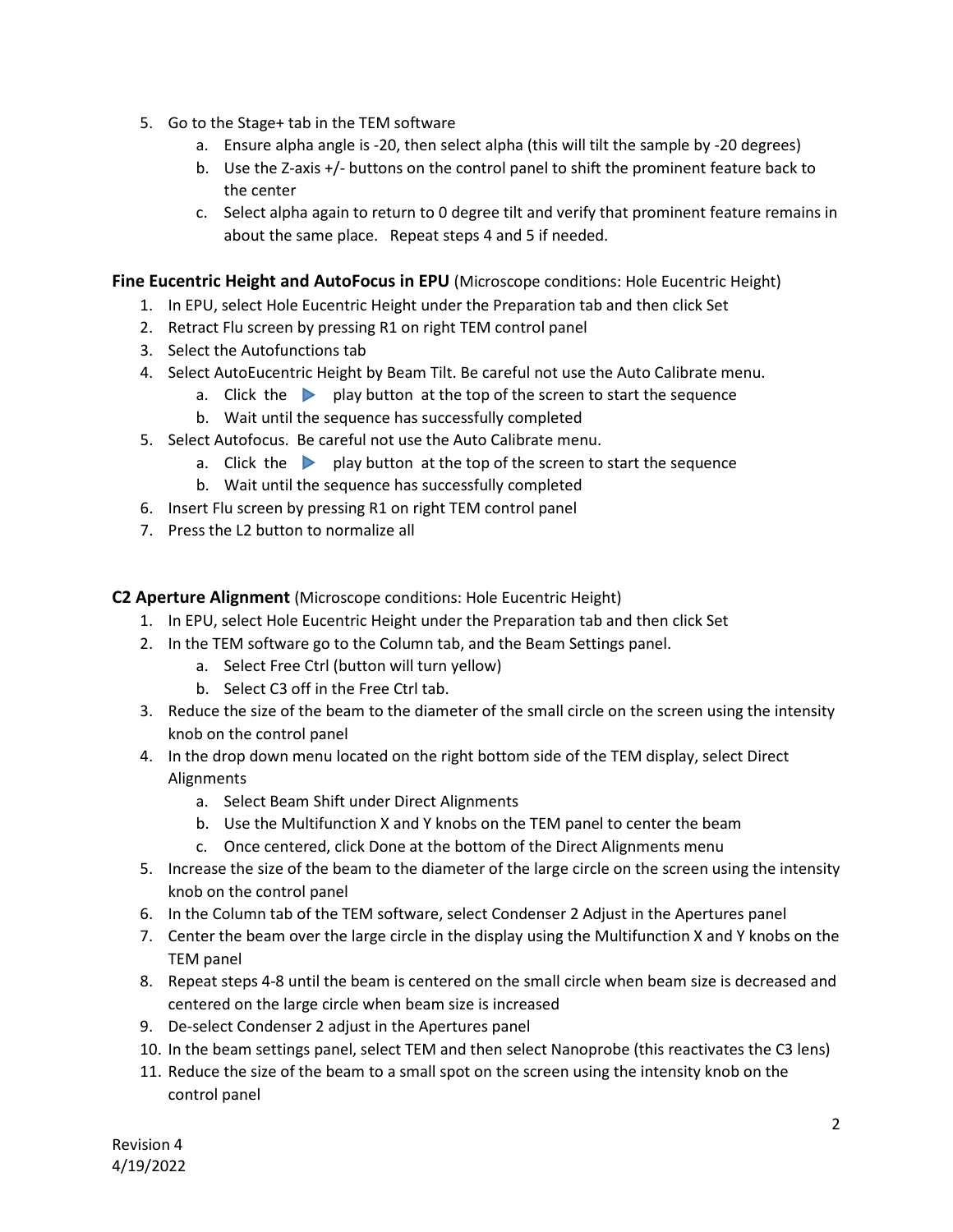- 12. In the drop down menu located on the right bottom side of the TEM display, select Direct Alignments
	- a. Select Beam Shift under Direct Alignments
	- b. Use the Multifunction X and Y knobs on the TEM panel to center the beam
	- c. Once centered, click Done at the bottom of the Direct Alignments menu

## **C3 Condenser Aligment** (Microscope conditions: Mag at 18,000x)

**Note:** This alignment is difficult to view for an extended period. Moving farther from the display screen can help with perspective on how the beams are centered. It is helpful to turn the red circle screen display off, then manually draw circles around the smallest spot of the beam and the largest spot of the beam to aid in visualizing how the beams are shifting. The beam does not have to be in the middle of the screen when pulsing.

- 1. Using the magnification knob on the TEM panel, slowly increase the magnification to 18,000x
- 2. Adjust the size of the beam to the diameter of the small circle on the screen using the intensity knob on the TEM control panel
- 3. In the drop down menu located on the right bottom side of the TEM display, select Direct Alignments
- 4. In the Direct Alignments menu, select Beam Shift
	- a. Use the Multifunction X and Y knobs on the TEM panel to center the beam
	- b. Once centered, click Done at the bottom of the Direct Alignments menu
- 5. In the Direct Alignments menu, select Condenser Center TEM. The beam will start pulsing between small and large diameters
	- a. Use the Multifunction X and Y knobs on the TEM panel to center the largest beam with the smallest beam
	- b. Once aligned, click Done at the bottom of the Direct Alignments menu
- 6. Verify that the condenser is centered by adjusting the intensity knob on the TEM control panel from small to large beam diameters. If any shift is observed while adjusting the beam size, repeat step 4.

**Condenser Astigmatism** (Microscope conditions: Data Acquisition)

- 1. In EPU, select Data Acquisition under the Preparation tab and then click Set
	- a. Spot size should be 4 and exposure set to 5 seconds
- 2. Select the FFT button at the bottom of the TEM display screen to view the FFT (Thon rings)
- 3. Reduce the size of the beam to a small spot using the intensity knob on the control panel
- 4. In the drop down menu located on the right bottom side of the TEM display, select Direct Alignments
	- a. Select Beam Shift under Direct Alignments
	- b. Use the Multifunction X and Y knobs on the TEM panel to center the beam
	- c. Once centered, click Done at the bottom of the Direct Alignments menu
- 5. In the Column tab of the TEM software, select Condenser in the Stigmator panel
	- a. Use the Multifunction X and Y knobs on the TEM panel to make the beam as round as possible. The Thon rings in the FFT view should be perfectly circular.
	- b. Once complete, select the None button in the Stigmator panel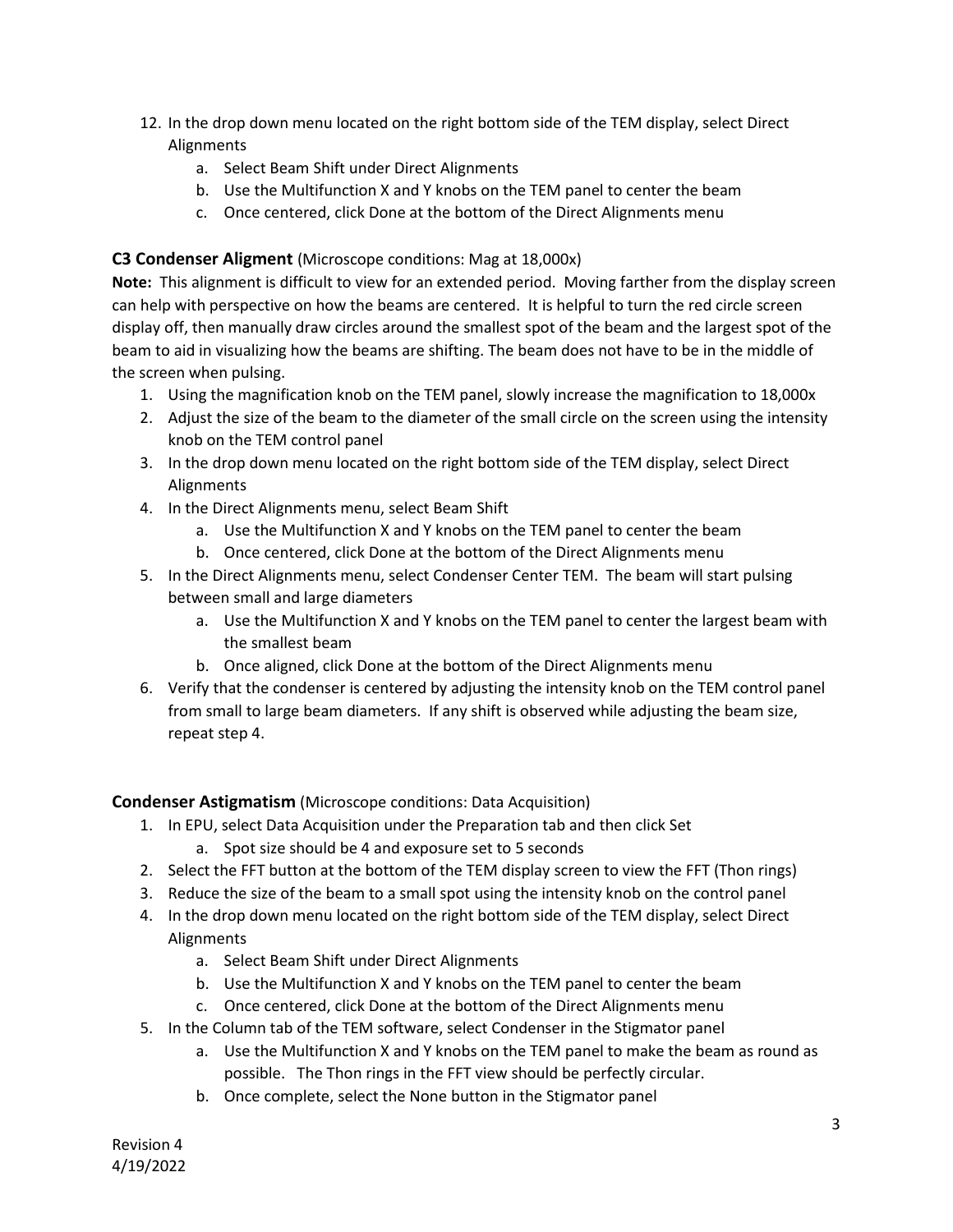**Eucentric Height and AutoFocus in EPU** (Microscope conditions: Data Acquisition)

- 1. In EPU, select Data Acquisition under the Preparation tab and then click Set
- 2. Reduce the size of the beam to a small spot using the intensity knob on the control panel
- 3. In the drop down menu located on the right bottom side of the TEM display, select Direct Alignments
	- a. Select Beam Shift under Direct Alignments
	- b. Use the Multifunction X and Y knobs on the TEM panel to center the beam
	- c. Once centered, click Done at the bottom of the Direct Alignments menu
- 4. Use the intensity knob on the control panel to enlarge the beam to fill the TEM display
- 5. Retract Flu screen by pressing R1 on right TEM control panel
- 6. Select the Autofunctions tab
- 7. Select AutoEucentric Height by Beam Tilt. Be careful not use the Auto Calibrate menu
	- a. Click the **p** play button at the top of the screen to start the sequence
	- b. Wait until the sequence has successfully completed
- 8. Select Autofocus. Be careful not use the Auto Calibrate menu
	- a. Click the **p** play button at the top of the screen to start the sequence
	- b. Wait until the sequence has successfully completed
- 9. Press on eucentric focus on the keyboard (upper right side)
- 10. Insert Flu screen by pressing R1 on right TEM control panel

**Beam Tilt Pivot Points** (Microscope conditions: Data Acquisition)

- 1. Reduce the size of the beam to a small spot using the intensity knob on the control panel
- 2. In the drop down menu located on the right bottom side of the TEM display, select Direct Alignments
	- a. Select Beam Shift under Direct Alignments
	- b. Use the Multifunction X and Y knobs on the TEM panel to center the beam
	- c. Once centered, click Done at the bottom of the Direct Alignments menu
- 3. In the Direct Alignments menu, select "nP Beam tilt ppX"
	- a. Use the Multifunction X knob on the TEM panel to align the two pulsing spots as closely together as possible
	- b. When complete, click Done at the bottom of the Direct Alignments menu
- 4. In the Direct Alignments menu, select "nP Beam tilt ppY"
	- a. Use the Multifunction X knob on the TEM panel to align the two pulsing spots as closely together as possible
	- b. When complete, click Done at the bottom of the Direct Alignments menu
- 5. In the Direct Alignments menu, select Beam Shift
	- a. Use the Multifunction X and Y knobs on the TEM panel to center the beam
	- b. Once centered, click Done at the bottom of the Direct Alignments menu

#### **Condenser Astigmatism (re-check)** (Microscope conditions: Data Acquisition)

1. Follow procedure for Condenser Astigmatism on page 3 to recheck the astigmatism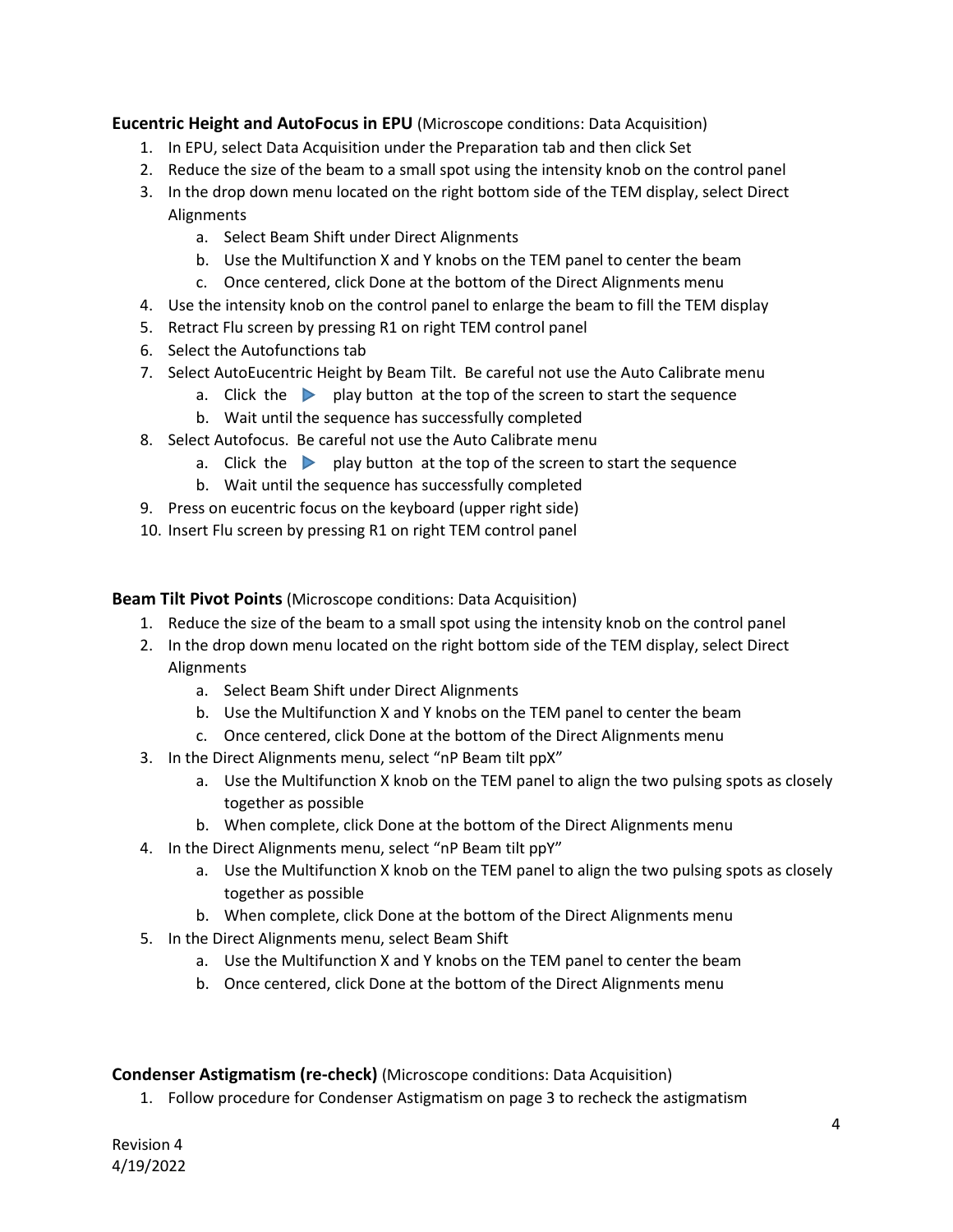#### **Eucentric Height and AutoFocus in EPU** (Microscope conditions: Data Acquisition)

- 11. In EPU, select Data Acquisition under the Preparation tab and then click Set
- 12. Reduce the size of the beam to a small spot using the intensity knob on the control panel
- 13. In the drop down menu located on the right bottom side of the TEM display, select Direct Alignments
	- a. Select Beam Shift under Direct Alignments
	- b. Use the Multifunction X and Y knobs on the TEM panel to center the beam
	- c. Once centered, click Done at the bottom of the Direct Alignments menu
- 14. Use the intensity knob on the control panel to enlarge the beam to fill the TEM display
- 15. Retract Flu screen by pressing R1 on right TEM control panel
- 16. Select the Autofunctions tab
- 17. Select AutoEucentric Height by Beam Tilt. Be careful not use the Auto Calibrate menu
	- a. Click the **p** play button at the top of the screen to start the sequence
	- b. Wait until the sequence has successfully completed
- 18. Select Autofocus. Be careful not use the Auto Calibrate menu
	- a. Click the  $\blacktriangleright$  play button at the top of the screen to start the sequence
	- b. Wait until the sequence has successfully completed
- 19. Insert Flu screen by pressing R1 on right TEM control panel

### **Reset Defocus and Close EPU software**

- 1. Press L1 on the TEM control panel to reset defocus to 0
- 2. Use the Focus knob on the TEM control panel to set the defocus to -1um
- 3. Close the EPU software

## **Objective Stigmation and Coma Free Alignments using Sherpa software** (Microscope conditions:

Data Acquisition)

- 1. Use the joystick in the control panel to center over a carbon region of the sample. If using the cross-grating, center in the middle of a square
- 2. Open the Sherpa software
	- a. Select the software organizer icon at the bottom of the display. The icon is a red cube in a black/white box
	- b. Select the tools tab in the software organizer window
	- c. Select Sherpa
- 3. Sherpa Software Setting:
	- a. Select the AutoCTF tab
	- b. Under the Camera panel the settings should read:
		- i. Type: BM-Falcon
		- ii. Exposure Time (s): 2.5
		- iii. Binning: 1
		- iv. Readout Area: Full
		- v. Autofocus to (um): Not checked